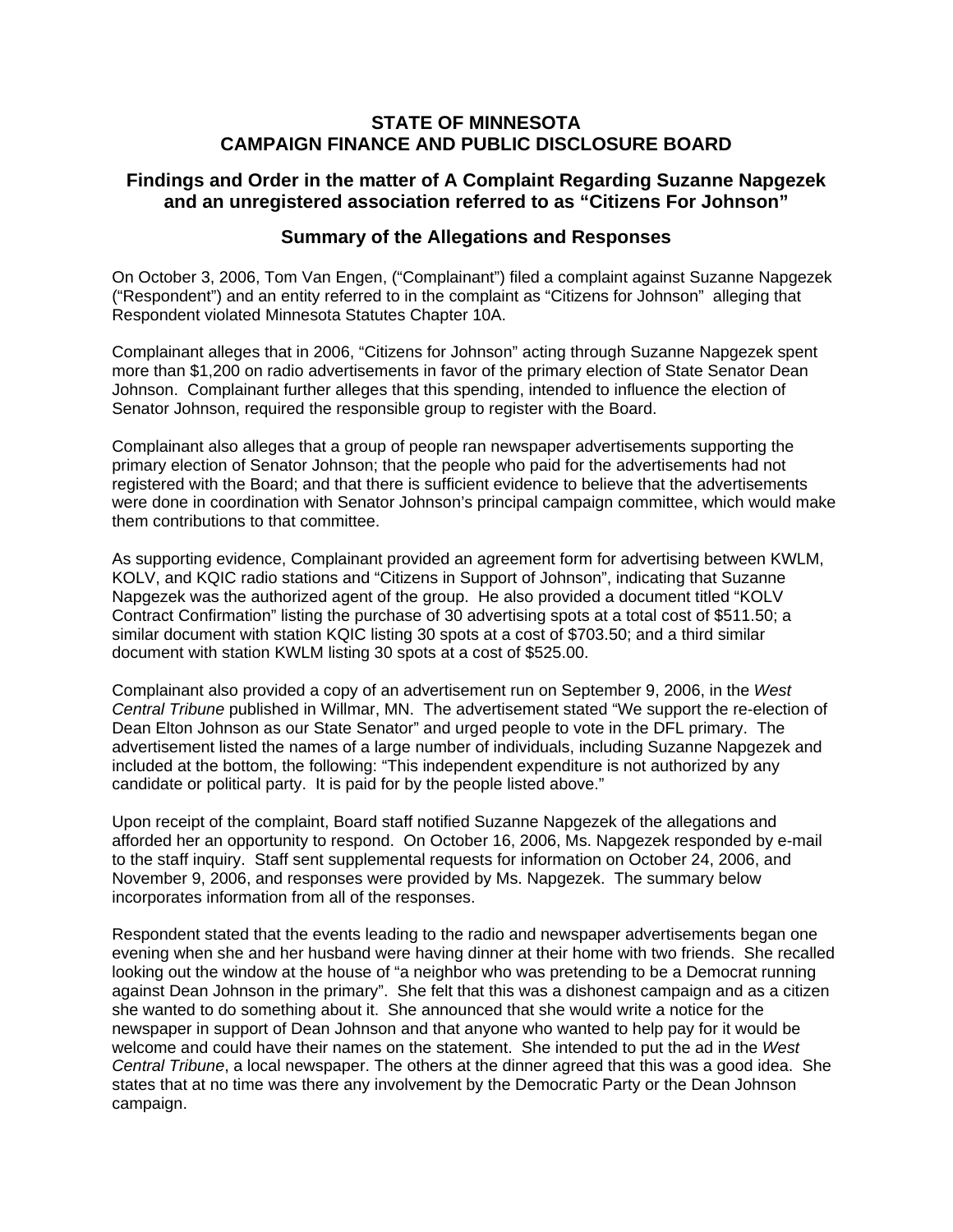Ms. Napgezek prepared text for an ad and e-mailed it to others for comment, including to one of the friends who had been a dinner guest when the idea was conceived. According to Respondent, word began to spread quickly about the effort and people began bringing money to her door. Because she considered this to be an informal citizen effort, she did not keep records of the amounts that people gave. She did keep a list of contributor names to use in the advertisement. She did not separate the money she raised from her personal accounts, but used the family checking account to process the contributions.

After a couple of days, Respondent had more money than she needed for the newspaper advertisement and she felt that the money should be used for the intended purpose, so she arranged for ads in two smaller local newspapers, the *Lake Region Weekly* and the *Willmar Reminder*.

The *Lake Region Weekly* had an earlier deadline, so its staff produced the copy for the advertisement. One of the photos of Dean Johnson that was used in the advertisement came from a piece of campaign literature that Respondent had received and the other was a file photo from the newspaper. The disclaimer text at the bottom of the newspaper advertisement was Respondent's idea, as she had seen similar text on other newspaper ads and she wanted to be sure that readers understood that the ad was run by local citizens, not an outside group.

The same friend who was at the original dinner and who received the advertisement text for comment paid for the ad in the *Lake Region Weekly* and was reimbursed by Suzanne Napgezek from the money that had been donated.

Respondent states that money continued to come in so she went to the local radio station to inquire about radio advertisements. A staff person at the radio station wrote text for a radio advertisement and made up the name "Citizens in Support of Johnson" to give the account a name. The script for the radio advertisement did not mention the name. It urged people to vote for Dean Johnson in the primary and urged listeners to see the local newspapers for a list of the people who were paying for the advertisement. The spot concluded with the line: "This ad is paid for by a group of citizens who would like to re-elect Dean Johnson and is not endorsed by the candidate."

When the time ran out to place media advertisements, Respondent stopped accepting donations. She told the radio station representative how much money was available and entered into an agreement to run as many radio spots as funds permitted. She has spent all of the money that was contributed for the effort.

Respondent states that she had no understanding that citizens could not pool resources to influence elections without forming a political committee. Based on the newspaper list of contributors, she was able to identify some contribution amounts, but many were missing. She has no written records of how much each person gave.

### **Board Analysis**

Pursuant to Minnesota Statutes, Section 10A.01, subd. 6, when two or more persons act in concert, they constitute an association. If a major purpose of the association is to influence the election of a candidate, the association is considered a political committee under Minnesota Statutes, Section 10A.01, subd. 27.

Respondent Napgezek acknowledges that at a social dinner meeting she came up with the idea of promoting the election of Dean Johnson in the DFL primary election. Present at the meeting were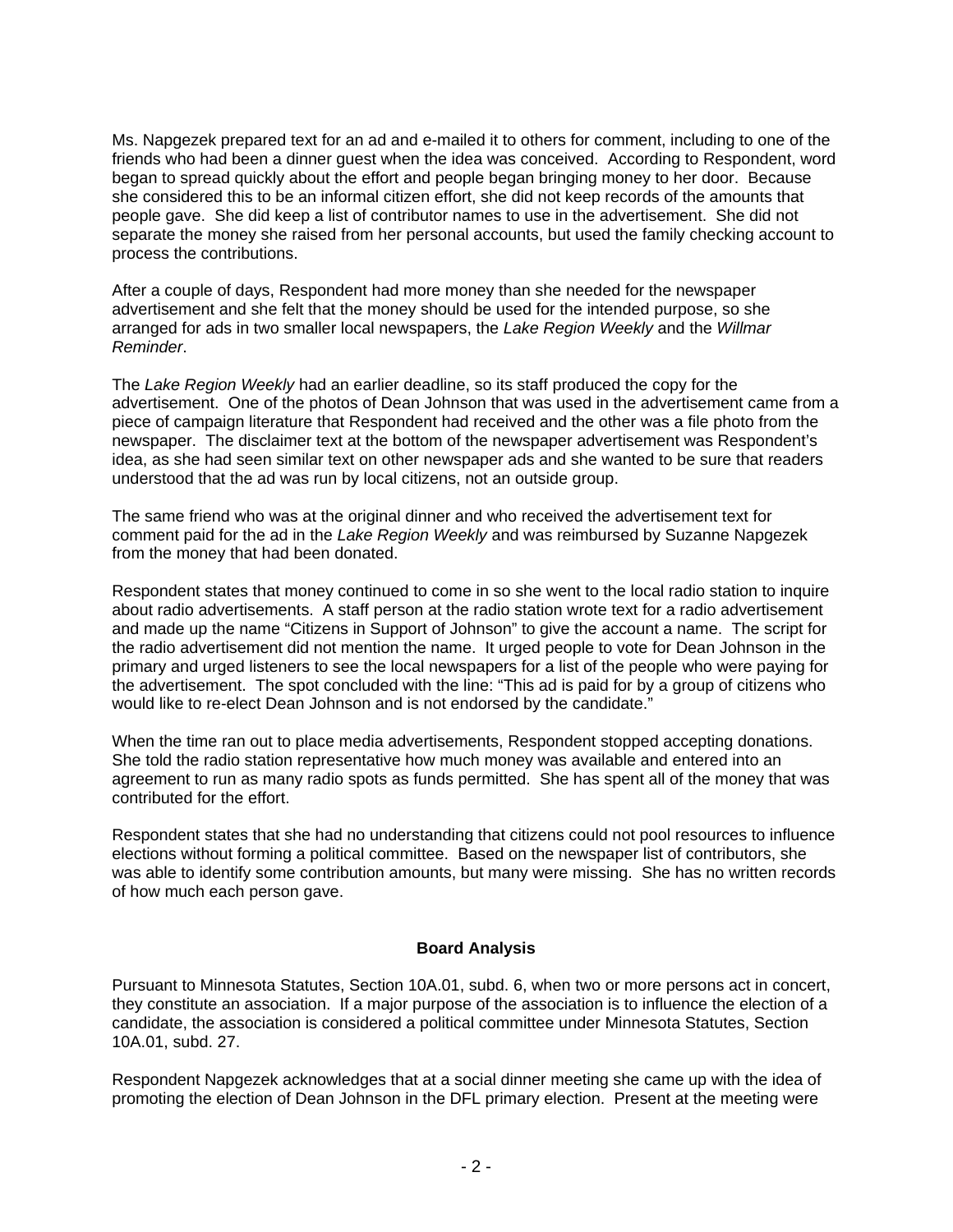her husband and two friends, all of whom agreed that her idea was a good one. The next day Respondent put together text for a proposed advertisement promoting the election of Dean Johnson. The text was sent to one of the friends who had been at the dinner for feedback. Later, this same friend paid for the advertisement run in the *Lake Region Weekly* and was reimbursed by Suzanne Napgezek from the money that had been raised.

The actions of Respondent and her friend were actions taken in concert to influence the election of Dean Johnson. As a result an association was formed. Although the two individuals may have had other interests in common, the major purpose of the association created by their interest in the Johnson election was to influence the election. Thus, they became a political committee by operation of law. A political committee must register with the Board within 14 days of raising or spending more than \$100.

Respondent acknowledges that no political committee was registered with the Board. Minnesota Statutes, Section 10A.14, which requires registration of the committee, provides no penalty for failure to register except after the Board has given certified notice to the committee of its registration requirement. Because this matter has been under investigation, the Board has not given such notice to Respondent.

Pursuant to Minnesota Statutes, Section 10A.11, a political committee must have a chair and treasurer. It must have a bank account separate from the personal bank account of any committee member or officer. Because Respondent did not consider her actions to be those of a political entity, no organizational structure was in place and no separate bank account was opened. A person who knowingly violates the provisions of Section 10A.11 is subject to a civil penalty of up to \$1,000. There is no evidence that Respondent knew or understood that her actions were in violation of this section.

Once a political committee has been organized, its treasurer must keep accounts of its financial activities pursuant to Minnesota Statutes, Section 10A.13. A person who knowingly violates Section 10A.13 is subject to a civil penalty of up to \$1,000. The treasurer must also file periodic reports with the Board pursuant to Minnesota Statutes, Section 10A.20. Since the association formed by Respondent and others had not organized as a political committee, there was no treasurer. No itemized records of contributions received were kept and no reports were filed.

If a political committee makes expenditures to influence the election of a candidate and those expenditures are made in cooperation with, or with the express or implied consent of the candidate or the candidate's agent, they constitute contributions to the candidate. Otherwise, such expenditures are considered independent expenditures. Minnesota Statutes, Section 10A.01, subds. 4 and 18.

There is no evidence that any of the expenditures of the committee were made with the express or implied consent of Senator Dean Johnson or his committee. Thus the expenditures were independent expenditures, not approved expenditures as the Complainant alleges.

Minnesota Statutes, Section 10A.17, subd. 4, requires a disclaimer on advertisements that are considered independent expenditures. The disclaimer must state that the expenditure is an independent expenditure and that it is not approved by the candidate nor is the candidate responsible for it. A person who knowingly violates this provision is guilty of a gross misdemeanor and subject to a civil penalty of up to \$3,000.

Both the newspaper and the radio advertisements under review included language apparently intended to constitute an independent expenditure disclaimer. The language of the newspaper advertisement is not entirely consistent with the statutory requirement and the language of the radio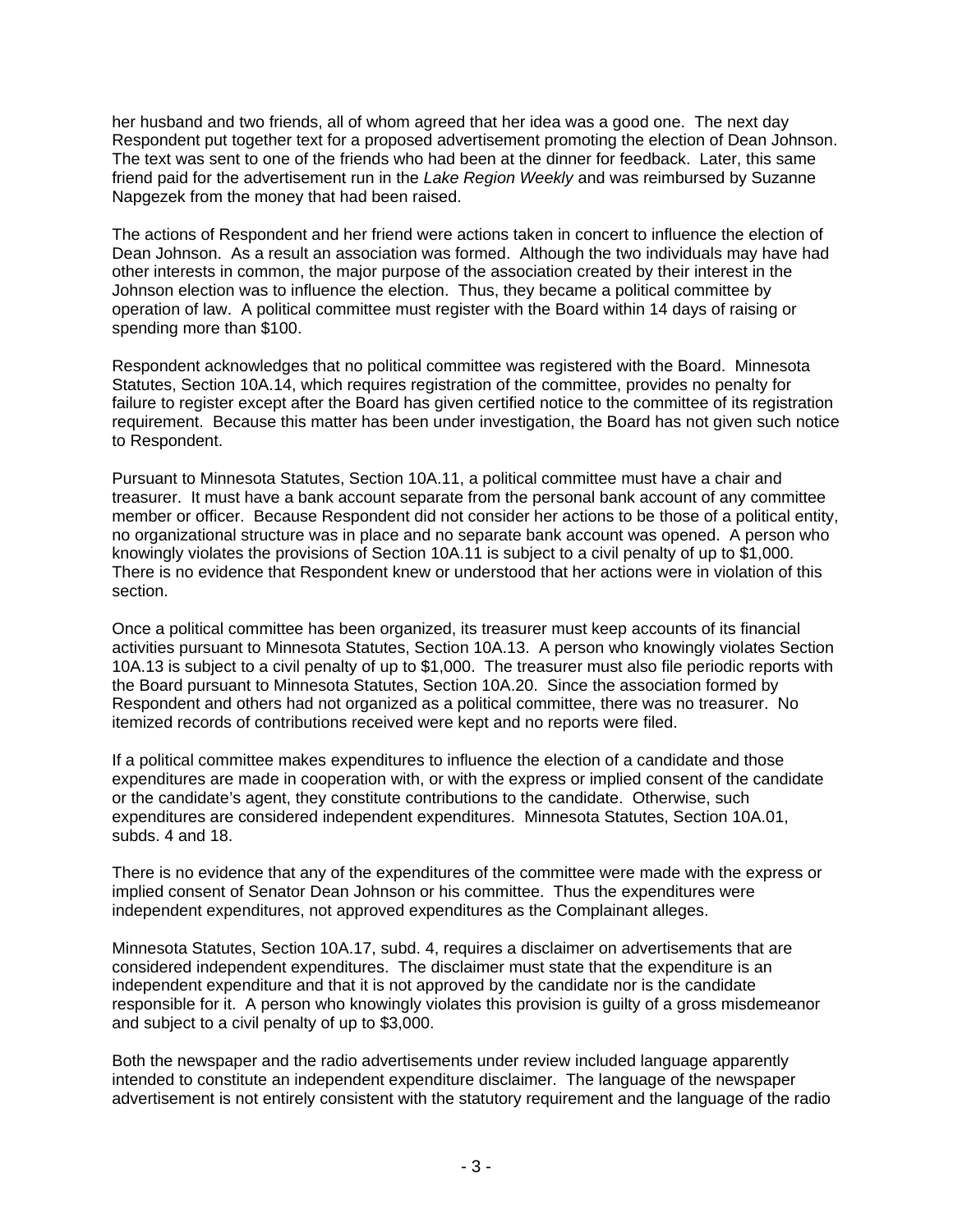advertisement clearly falls short of the requirement. There is no evidence that Respondent knew about the statutory requirement or that she had any intention of violating it.

This matter was considered by the Board in executive sessions on November 28, 2006. The Board's decision is based on the complaint, the responses, results of the Board investigation, and Board records.

#### Based on the evidence before it, the Board makes the following:

#### **FINDINGS CONCERNING PROBABLE CAUSE**

1. There is probable cause to believe that the actions of Respondent Suzanne Napgezek and others were the actions of an association and that the contributions raised by the association created a political committee which failed to appoint a chair and treasurer and to register with the Board.

2. There is probable cause to believe that the Respondent failed to maintain a separate bank account for the political committee and that she commingled committee funds with her personal funds.

3. There is probable cause to believe that the independent expenditure disclaimer notices used by the political committee in its newspaper and radio advertisements fell short of the statutory requirement for such notices.

4. There is no probable cause to believe that any of the acts which resulted in violations were done with knowledge of the statutory requirements or with the intent to violate those requirements.

#### Based on the above Findings, the Board issues the following:

#### **ORDER**

1. Respondent must register a political committee with the Board within 10 days of the date of this order. If Respondent intends to terminate registration of this committee upon submission of the disclosure required under paragraph 2 of this order, the requirement that the committee establish a separate bank account is waived.

2. The political committee established under paragraph 1 of this order must file a Report of Receipts and Expenditures with the Board for the period of January 1, 2006, through the last date that it raised or spent money to influence the election of a candidate. The report must be filed within 30 days of the date of this order. The committee may terminate its registration after making this disclosure as long as it meets the statutory requirements for termination.

3. The record in this matter and all correspondence is hereby entered into the public record in accordance with Minnesota Statutes, section10A.02, subd. 11

Dated: November 28, 2006

Bob Milbert, Chair Campaign Finance and Public Disclosure Board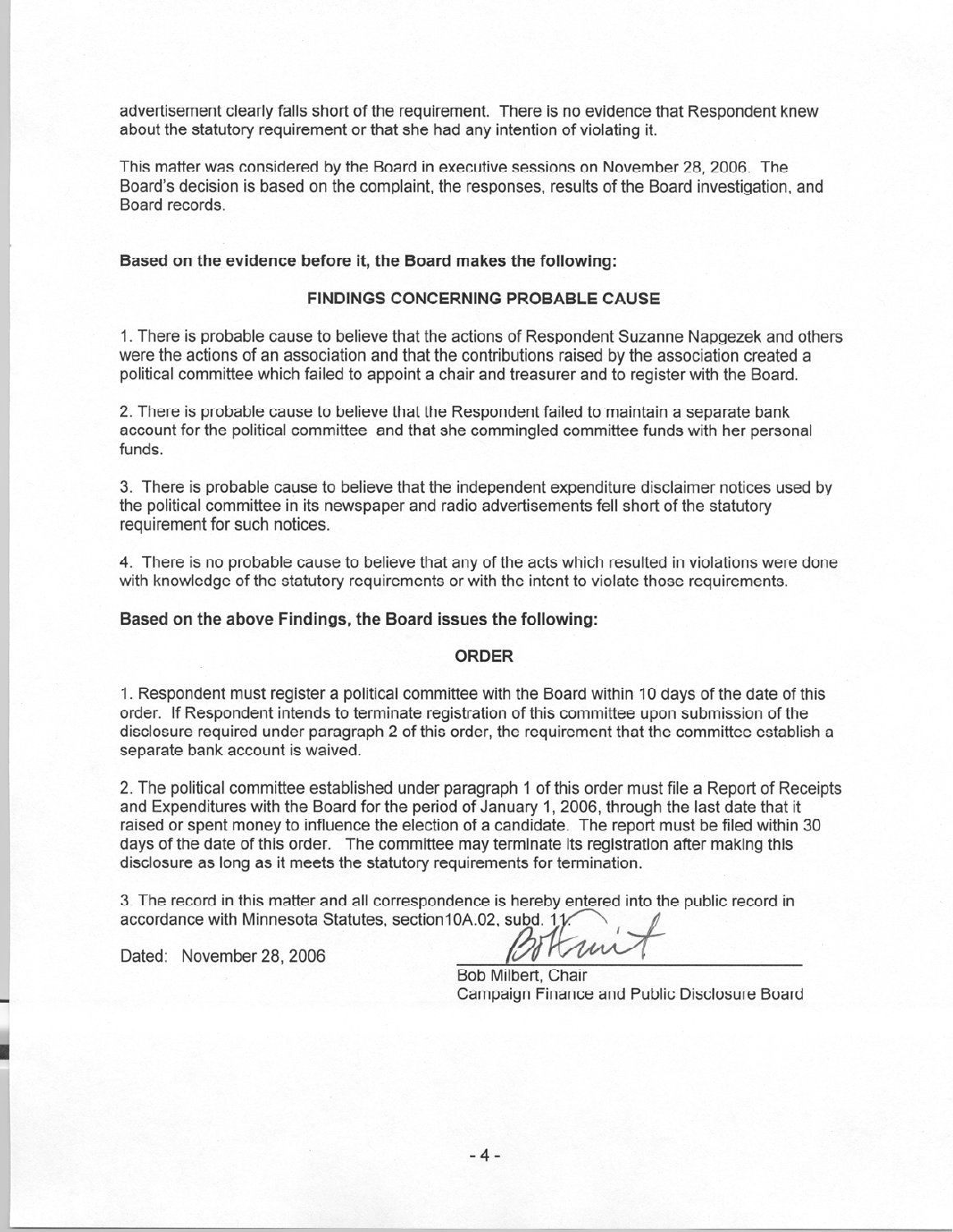### **Relevant Statutes**

#### **Statutes**

### **Minnesota Statutes, Chapter 10A**

### **10A.01 Definitions**.

 Subdivision 1. **Application**. For the purposes of this chapter, the terms defined in this section have the meanings given them unless the context clearly indicates otherwise. . . .

 Subd. 4. **Approved expenditure**. "Approved expenditure" means an expenditure made on behalf of a candidate by an entity other than the principal campaign committee of the candidate, if the expenditure is made with the authorization or expressed or implied consent of, or in cooperation or in concert with, or at the request or suggestion of the candidate, the candidate's principal campaign committee, or the candidate's agent. An approved expenditure is a contribution to that candidate.

. . .

 Subd. 6. **Association**. "Association" means a group of two or more persons, who are not all members of an immediate family, acting in concert.

. . .

 Subd. 18. **Independent expenditure**. "Independent expenditure" means an expenditure expressly advocating the election or defeat of a clearly identified candidate, if the expenditure is made without the express or implied consent, authorization, or cooperation of, and not in concert with or at the request or suggestion of, any candidate or any candidate's principal campaign committee or agent. An independent expenditure is not a contribution to that candidate.

. . .

 Subd. 27**. Political committee**. "Political committee" means an association whose major purpose is to influence the nomination or election of a candidate or to promote or defeat a ballot question, other than a principal campaign committee or a political party unit.

# **10A.11 Organization of committees and party units.**

 Subdivision 1. **Chair and treasurer**. A political committee, principal campaign committee, or party unit must have a chair and a treasurer. The chair and treasurer may be the same individual.

. . .

 Subd. 5. **Commingling prohibited**. A political committee, principal campaign committee, or party unit may not commingle its funds with personal funds of officers, members, or associates of the committee.

. . .

 Subd. 7. **Penalty.** A person who knowingly violates this section is subject to a civil penalty imposed by the board of up to \$1,000.